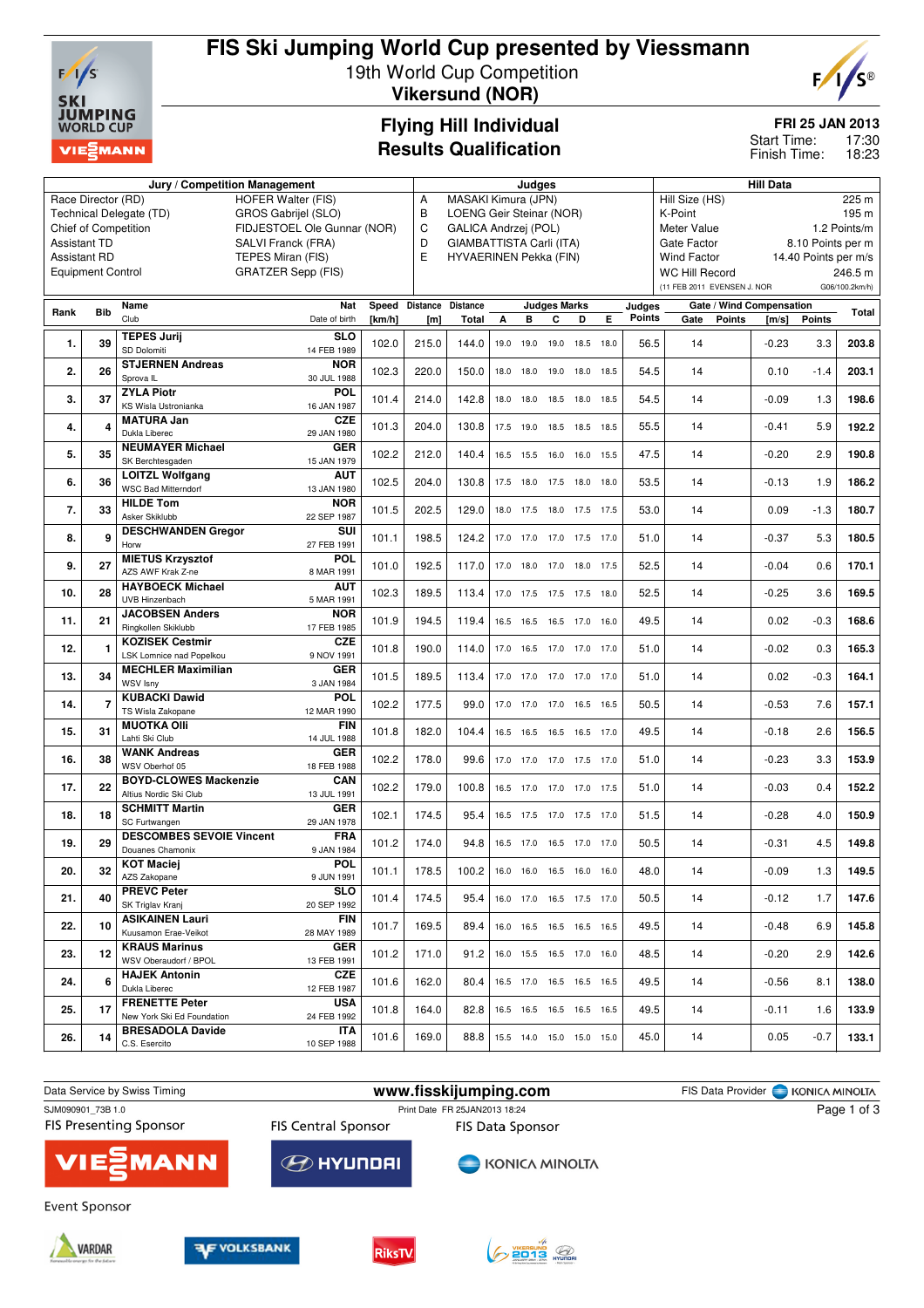

# **FIS Ski Jumping World Cup presented by Viessmann** 19th World Cup Competition



**Vikersund (NOR)**

### **Flying Hill Individual Results Qualification**

#### **FRI 25 JAN 2013**

17:30 18:23 Start Time: Finish Time:

|      |                      | Name                                          | Nat                       | Speed      | Distance Distance |              |      |                     | <b>Judges Marks</b> |                              |      | Judges        |      |               | Gate / Wind Compensation |               |       |
|------|----------------------|-----------------------------------------------|---------------------------|------------|-------------------|--------------|------|---------------------|---------------------|------------------------------|------|---------------|------|---------------|--------------------------|---------------|-------|
| Rank | <b>Bib</b>           | Club                                          | Date of birth             | [ $km/h$ ] | [m]               | <b>Total</b> | А    | B                   | C                   | D                            | E.   | <b>Points</b> | Gate | <b>Points</b> | [m/s]                    | <b>Points</b> | Total |
|      |                      | <b>NURMSALU Kaarel</b>                        | <b>EST</b>                |            |                   |              |      |                     |                     |                              |      |               | 14   |               |                          |               |       |
| 27.  | 5                    | Skiclub Telemark                              | 30 APR 1991               | 102.3      | 158.0             | 75.6         | 16.5 | 16.0                | 16.5 15.5           |                              | 15.5 | 48.0          |      |               | $-0.50$                  | 7.2           | 130.8 |
| 28.  | 8                    | <b>SARDYKO Alexander</b>                      | <b>RUS</b>                | 102.0      | 151.0             | 67.2         | 16.0 |                     |                     | 15.5 16.5 15.5 15.5          |      | 47.0          | 14   |               | $-0.44$                  | 6.3           | 120.5 |
|      |                      | N.Novgorod-Krasnoyarsk                        | 8 MAY 1990                |            |                   |              |      |                     |                     |                              |      |               |      |               |                          |               |       |
| 29.  | 23                   | <b>MUELLER Lukas</b>                          | AUT                       | 102.5      | 153.5             | 70.2         |      |                     |                     | 15.5 15.5 15.5 15.5 15.5     |      | 46.5          | 14   |               | $-0.25$                  | 3.6           | 120.3 |
|      |                      | Sv Villach<br><b>PUNGERTAR Matjaz</b>         | 14 MAR 1992<br><b>SLO</b> |            |                   |              |      |                     |                     |                              |      |               |      |               |                          |               |       |
| 29.  | 11                   | <b>SSK Menges</b>                             | 14 AUG 1990               | 102.3      | 152.5             | 69.0         |      |                     |                     | 16.0  15.5  16.0  16.5  16.0 |      | 48.0          | 14   |               | $-0.23$                  | 3.3           | 120.3 |
|      |                      |                                               |                           |            |                   |              |      |                     |                     |                              |      |               |      |               |                          |               |       |
|      | <b>Not Qualified</b> |                                               |                           |            |                   |              |      |                     |                     |                              |      |               |      |               |                          |               |       |
|      |                      | <b>JOHNSON Anders</b>                         | <b>USA</b>                |            |                   |              |      |                     |                     |                              |      |               |      |               |                          |               |       |
| 31.  | 2                    | <b>UOP Sports Clubs</b>                       | 23 APR 1989               | 102.1      | 151.0             | 67.2         | 16.0 |                     | 15.5 16.0 16.0      |                              | 15.5 | 47.5          | 14   |               | 0.04                     | $-0.6$        | 114.1 |
|      |                      | <b>SEDLAK Borek</b>                           | <b>CZE</b>                |            |                   |              |      |                     |                     |                              |      |               |      |               |                          |               |       |
| 32.  | 3                    | Dukla Liberec                                 | 15 JUN 1981               | 101.5      | 144.0             | 58.8         |      |                     |                     | 16.0 15.5 15.5 16.0 16.0     |      | 47.5          | 14   |               | $-0.10$                  | 1.4           | 107.7 |
| 33.  | 20                   | <b>HAZETDINOV Ilmir</b>                       | <b>RUS</b>                | 101.9      | 140.0             | 54.0         |      | 16.0 15.5 15.5 16.0 |                     |                              | 16.5 | 47.5          | 14   |               | $-0.33$                  | 4.8           | 106.3 |
|      |                      | Ufa                                           | 28 OCT 1991               |            |                   |              |      |                     |                     |                              |      |               |      |               |                          |               |       |
| 34.  | 16                   | <b>DAMJAN Jernei</b>                          | <b>SLO</b>                | 100.7      | 143.0             | 57.6         |      | 15.5 15.5 15.5 16.0 |                     |                              | 15.0 | 46.5          | 14   |               | 0.10                     | $-1.4$        | 102.7 |
|      |                      | SSK Costella Ilirija<br><b>MORASSI Andrea</b> | 28 MAY 1983<br><b>ITA</b> |            |                   |              |      |                     |                     |                              |      |               |      |               |                          |               |       |
| 35.  | 30                   | G.S. FORESTALE                                | 30 AUG 1988               | 101.4      | 135.0             | 48.0         | 14.5 | 13.5 14.5 14.0      |                     |                              | 14.0 | 42.5          | 14   |               | $-0.38$                  | 5.5           | 96.0  |
|      |                      | <b>KOROLEV Alexey</b>                         | KAZ                       |            |                   |              |      |                     |                     |                              |      |               |      |               |                          |               |       |
| 36.  | 24                   | Dynamo                                        | 20 JUN 1987               | 101.8      | 133.0             | 45.6         |      |                     |                     | 15.0  15.5  15.0  15.0  16.0 |      | 45.5          | 14   |               | $-0.16$                  | 2.3           | 93.4  |
|      |                      | <b>KALINITSCHENKO Anton</b>                   | <b>RUS</b>                | 101.2      | 127.0             | 38.4         |      |                     |                     |                              |      | 46.0          | 14   |               |                          | 4.5           |       |
| 37.  | 19                   | <b>CWSM Mezhdurechensk</b>                    | 22 JUL 1982               |            |                   |              |      |                     |                     | 15.0 15.0 15.5 15.5 15.5     |      |               |      |               | $-0.31$                  |               | 88.9  |
| 38.  | 15                   | <b>NAGLIC Tomaz</b>                           | <b>SLO</b>                | 100.9      | 128.0             | 39.6         | 14.5 | 14.0 14.0 14.0      |                     |                              | 14.5 | 42.5          | 14   |               | $-0.05$                  | 0.7           | 82.8  |
|      |                      | SSK Alpina Ziri                               | 18 JUL 1989               |            |                   |              |      |                     |                     |                              |      |               |      |               |                          |               |       |
| 39.  | 13                   | <b>IPATOV Dimitry</b>                         | <b>RUS</b>                | 101.5      | 126.0             | 37.2         | 14.5 |                     | 15.0 14.5 15.0      |                              | 15.0 | 44.5          | 14   |               | $-0.02$                  | 0.3           | 82.0  |
|      |                      | Osvsm Magadan<br><b>DEZMAN Nejc</b>           | 30 JUN 1984<br><b>SLO</b> |            |                   |              |      |                     |                     |                              |      |               |      |               |                          |               |       |
| 40.  | 25                   | SK Triglav Kranj                              | 7 DEC 1992                | 101.9      | 136.0             | 49.2         | 8.5  | 8.5                 | 9.0                 | 7.5                          | 8.5  | 25.5          | 14   |               | 0.01                     | $-0.1$        | 74.6  |
|      |                      |                                               |                           |            |                   |              |      |                     |                     |                              |      |               |      |               |                          |               |       |
|      | <b>Prequalified</b>  |                                               |                           |            |                   |              |      |                     |                     |                              |      |               |      |               |                          |               |       |
|      |                      | <b>FANNEMEL Anders</b>                        | <b>NOR</b>                |            |                   |              |      |                     |                     |                              |      |               |      |               |                          |               |       |
|      | 41                   | Hornindal II                                  | 13 MAY 1991               | 101.4      | 194.5             | 119.4        |      |                     |                     |                              |      |               | 14   |               | $-0.35$                  | 5.0           |       |
|      | 42                   | <b>VELTA Rune</b>                             | <b>NOR</b>                | 101.4      | 205.0             | 132.0        |      |                     |                     |                              |      |               | 14   |               | $-0.15$                  | 2.2           |       |
|      |                      | Lommedalen II                                 | 19 JUL 1989               |            |                   |              |      |                     |                     |                              |      |               |      |               |                          |               |       |
|      | 43                   | <b>FREITAG Richard</b>                        | <b>GER</b>                | 101.9      | 186.0             | 109.2        |      |                     |                     |                              |      |               | 14   |               | $-0.04$                  | 0.6           |       |
|      |                      | SG Nickelhuette Aue<br><b>FREUND Severin</b>  | 14 AUG 1991<br><b>GER</b> |            |                   |              |      |                     |                     |                              |      |               |      |               |                          |               |       |
|      | 44                   | <b>WSV DJK Rastbuechl</b>                     | 11 MAY 1988               | 102.3      | 216.0             | 145.2        |      |                     |                     |                              |      |               | 14   |               | 0.05                     | $-0.7$        |       |
|      |                      | <b>SCHLIERENZAUER Gregor</b>                  | <b>AUT</b>                |            |                   |              |      |                     |                     |                              |      |               |      |               |                          |               |       |
|      | 45                   | SV Innsbruck-Bergisel                         | 7 JAN 1990                | 101.8      | 226.5             | 157.8        |      |                     |                     |                              |      |               | 14   |               | $-0.03$                  | 0.4           |       |
|      |                      | <b>STOCH Kamil</b>                            | POL                       |            |                   |              |      |                     |                     |                              |      |               |      |               |                          |               |       |
|      | 46                   | <b>WKS ZAKOPANE</b>                           | 25 MAY 1987               | 101.4      | 218.5             | 148.2        |      |                     |                     |                              |      |               | 14   |               | $-0.16$                  | 2.3           |       |
|      | 47                   | <b>BARDAL Anders</b>                          | <b>NOR</b>                | 102.3      | 223.0             | 153.6        |      |                     |                     |                              |      |               | 14   |               | 0.10                     | $-1.4$        |       |
|      |                      | Steinkjer Skiklubb                            | 24 AUG 1982               |            |                   |              |      |                     |                     |                              |      |               |      |               |                          |               |       |
|      | 48                   | <b>AMMANN Simon</b>                           | SUI                       | 101.6      | 224.0             | 154.8        |      |                     |                     |                              |      |               | 14   |               | 0.24                     | $-3.5$        |       |
|      |                      | SSC Toggenburg<br><b>KOCH Martin</b>          | 25 JUN 1981<br>AUT        |            |                   |              |      |                     |                     |                              |      |               |      |               |                          |               |       |
|      | 49                   | SV Villach                                    | 22 JAN 1982               | 102.3      | 211.5             | 139.8        |      |                     |                     |                              |      |               | 14   |               | $-0.01$                  | 0.1           |       |
|      |                      | <b>KRANJEC Robert</b>                         | <b>SLO</b>                |            |                   |              |      |                     |                     |                              |      |               |      |               |                          |               |       |
|      | 50                   | SK Triglav Kranj                              | 16 JUL 1981               | 101.5      | 213.5             | 142.2        |      |                     |                     |                              |      |               | 14   |               | $-0.12$                  | 1.7           |       |